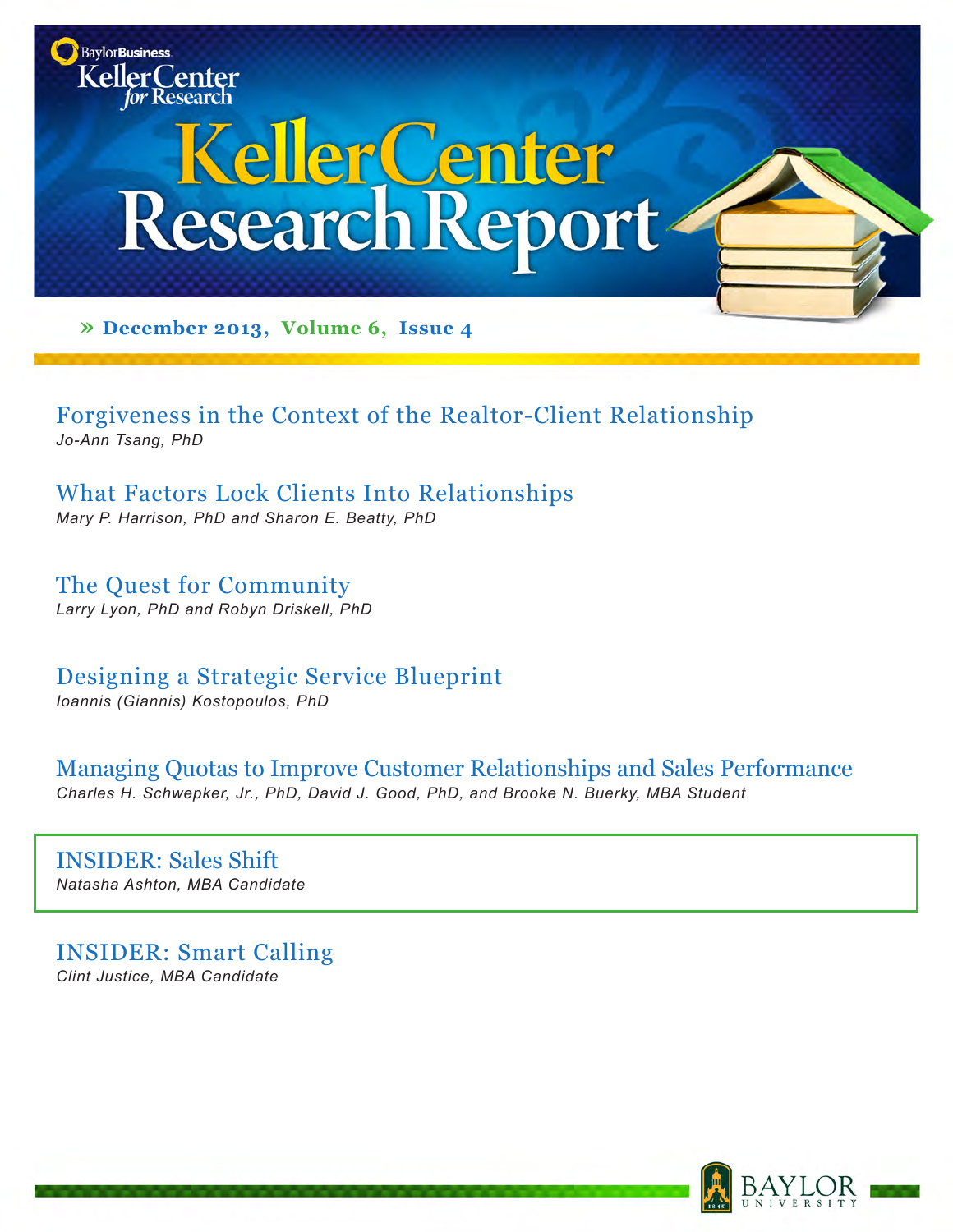# **INSIDER: Sales Shift**

*Natasha Ashton, MBA Candidate*

Due to the pervasive technique of inbound marketing and exponentially increasing consumer demand for content-driven promotions and advertising, the sales paradigm has changed. But has your selling approach changed? If not, are you facing a decline in sales or a decline in your leadto-sale ratio?

Tried-and-true selling techniques may not be as rewarding as they once were. This does not mean blind luck dictates whether a lead comes your way or whether it has any closeable potential. In *Sales Shift: How Inbound Marketing Has Turned Sales Upside Down Making it More Difficult and More Lucrative at the Same Time*, Frank Belzer not only identifies and analyzes the shifting sales paradigm, but offers insights into what salespeople can do to adapt to this new sales model. In a changing world of sales, real-estate professionals can utilize Belzer's techniques to not only survive, but to thrive.

## **THINK POINT #1: Identifying Characteristics of the Change**

The changing sales environment is not something altogether unfamiliar to us; we can see how we, as consumers, have changed. We manage money, shop, book hotels, gather news, and communicate differently than we did in the past. Your buyers are facing the same personal developments. As a result, buyers find real-estate professionals differently and seek different information and help from the professionals they choose. This customer attitude will have several impacts on your day-to-day operations.

First, it is more difficult than ever to reach the right people. Consumers seek out the seller when

*they* wish, not the other way around. Additionally, the Internet, caller id, instant streaming, and DVR all make it more difficult to make targeted contact with consumers.

Second, prospects enter the sales funnel more informed and more educated on what they want. Consumers feel they know themselves best, have researched exactly what they want (often without help), and are more informed than most salespeople with whom they have spoken. In many cases, they are probably right.

Additionally, an abundance of available information attracts more "window shoppers" and buyers that plan well in advance. Endless information available at the click of a mouse or a tap on the phone may also mean your leads increase dramatically without any

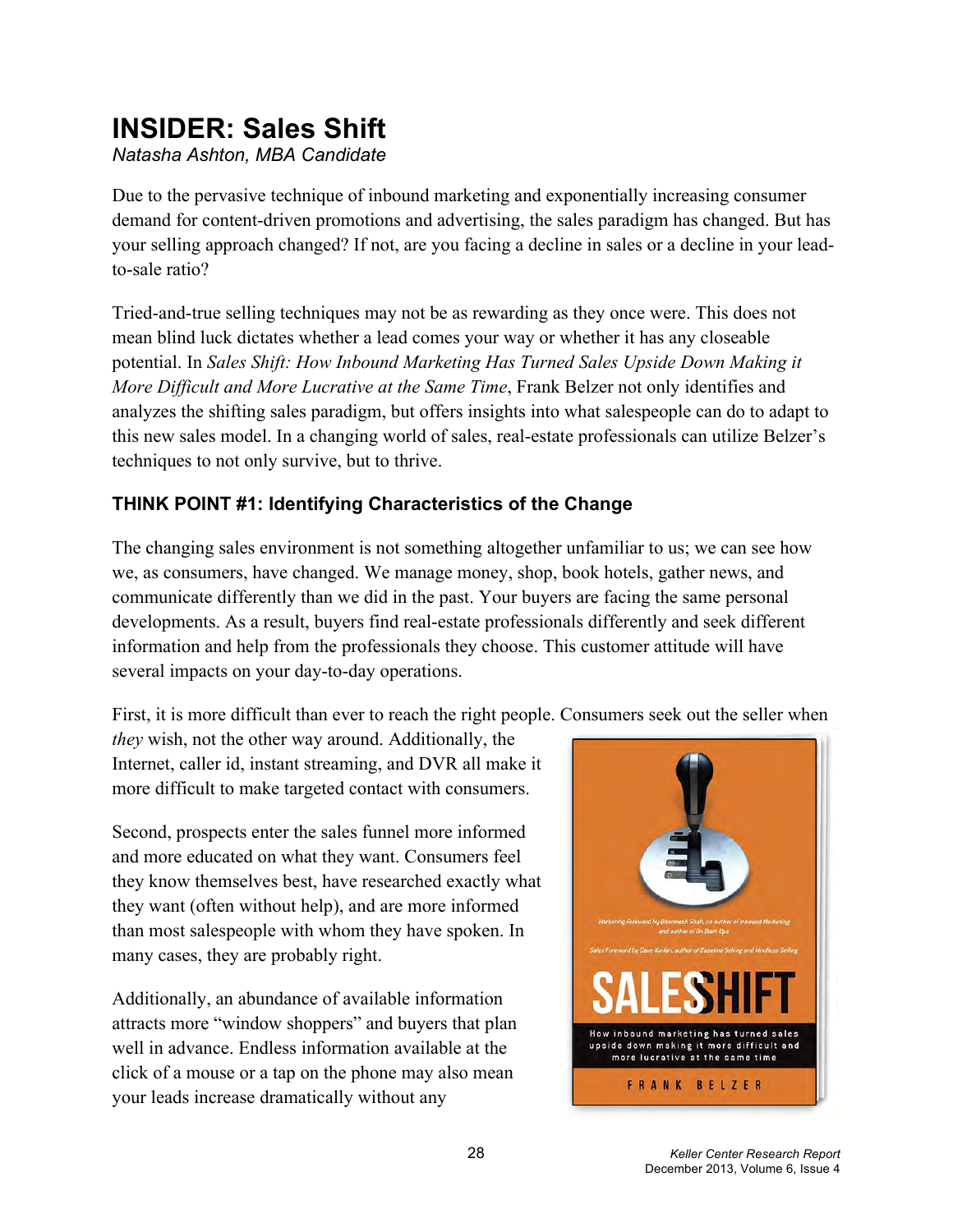proportionate increase in closeable prospects. Differentiating between non-buyer and buyer leads can be a challenge in and of itself, but with "not-now, but maybe soon" buyers thrown in the mix, the sales environment is becoming even more perplexing.

Lastly, how prospects find real estate agents has changed. Many buyers search for their agent through Google searches and social media. Thus, attracting leads to these sources and keeping them interested by appealing to where they are in the sales process is imperative for closing.

A real estate professional's role has not changed; a real estate professional must fill-in the gaps of information a prospect lacks. It is the amount and kind of lacking information that has changed. Adapting to the new sales culture means developing the ability to determine what gaps need to be filled-in and to break down the psychological wall consumers put up on the basis that they have informed themselves on all requisite information.

### **THINK POINT #2: Adapting Sales Skills to the Sales Shift**

Identifying the shift in sales is the first step, but selling techniques must be tweaked and altered in order to sell successfully within this new sales climate.

First, a real estate professional must learn that it is acceptable (and even beneficial) to be consultative to your prospects. Window shoppers and early browsers are looking to educate themselves on your services, houses, and the real estate market. *Let them*. Even better, *help them*. Perhaps in the past, information was only given in exchange for a promise to buy or sit through a sales pitch. However, today's culture is one where people expect to receive endless information in exchange for practically nothing. If you do not give it to them, your competitors will. Additionally, allowing yourself to consult for free creates goodwill and gives you an opportunity to begin building a relationship. This approach could also help you close on leads and bring back window shoppers when they are ready to purchase.

Once you accept your role as "consultant," you must adapt your techniques to that role. This involves asking questions. To ask the right questions, you must: set the context by explaining why you are asking them a particular question; focus on big-picture and long-term goals; ask genuine questions from a place of true concern for client needs (to avoid sounding scripted); and keep the conversation and the client focused on their desired outcomes and goals (rather than features and details).

Second, a real estate professional should develop a trusted advisor relationship with her clients. To accomplish this, the relationships should be defined as business-oriented, genuine, and strategic. Simply discussing sports or kids as means to developing a trusting relationship status will likely be unsuccessful. Buyers might think you are nice, but will they really trust you when it comes down to business? Probably not. You must encourage probing business discussions that allow you to uncover the prospect's goals, vision, and passions. For a buyer to trust you as an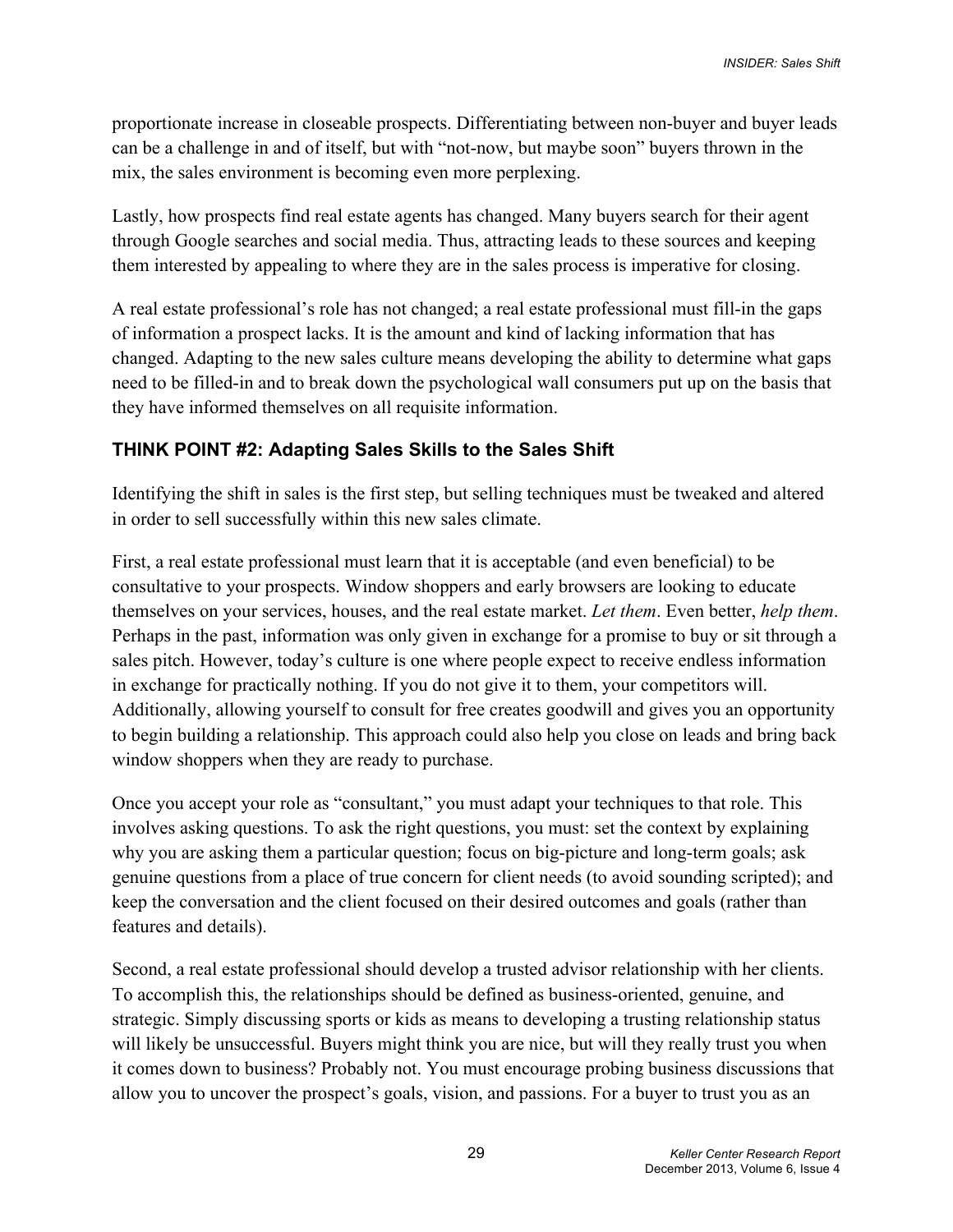advisor, be genuine. It is as simple as that; people will sense your sincerity and align their trust accordingly. Also, be strategic in your decisions, discussions, and actions. Think about the longhaul with your clients, not just that afternoon's meeting. Developing these types of relationships - rather than just any relationship at all - will lead to an increase in closed sales, repeat customers, and referrals.

Third, you must develop a natural style. Prospects want to have a conversation, feel empathy, and avoid sales clichés and gimmicks. This means be yourself and avoid sounding scripted. Doubting, skeptical feelings and questions may arise in a client's mind if your speech sounds fake. Relaxing and not having a "script" is the best way to master a natural style. A great practice technique is to record yourself. Hearing how you actually sound when interacting with clients will allow you to identify your weaknesses and improve upon them. Remember, when you have the opportunity to have face-to-face (or voice-to-voice) contact with your client, you can create value by offering a warm, natural, human approach to the conversation.

## **THINK POINT #3: Master this Selling Paradigm by Adjusting Your Perspective**

Keep your perspective honest and simple: leads are leads. Real estate professionals that view and treat leads as either closeable or a waste of time will not maximize sales opportunities from their leads. Leads that are approached as closeable when they are not often result in forced, dominating sales techniques. However, approaching a lead as a waste of time when there is real potential is just throwing away business. If you truly take leads for what they are, every approach will be professional, well-organized, yet casual and conversational. This perspective allows for an appropriate approach to the varying close-ability that exists in today's market.

Also consider that your marketing and sales functions need to join forces. The sales function is often very prospect-focused, while the marketing function often remains market-focused. Looking at prospects only as individual leads may cause you to miss trends or movements within markets that could be impacting your sales and future leads. However, looking solely at markets (and not at individual prospects) you may fail to see the client's unique needs and the opportunity to learn more about a market through the individual. A real estate professional is often both marketer and sales professional, making it imperative to have a healthy, dual perspective.

Lastly, using inbound marketing techniques to eliminate waste will result in the most efficient use of your time. Once a person has expressed interest, whether it be from website hits and registration or social media comments and messages, qualify prospects into four categories: does not need your services and does not want your help; wants your services but does not want help; needs your services but does not want help; and needs your services and wants your help. The last category consists of the only leads worth your focus. Qualifying your prospects and focusing on true leads will create lean and successful operations for you moving forward.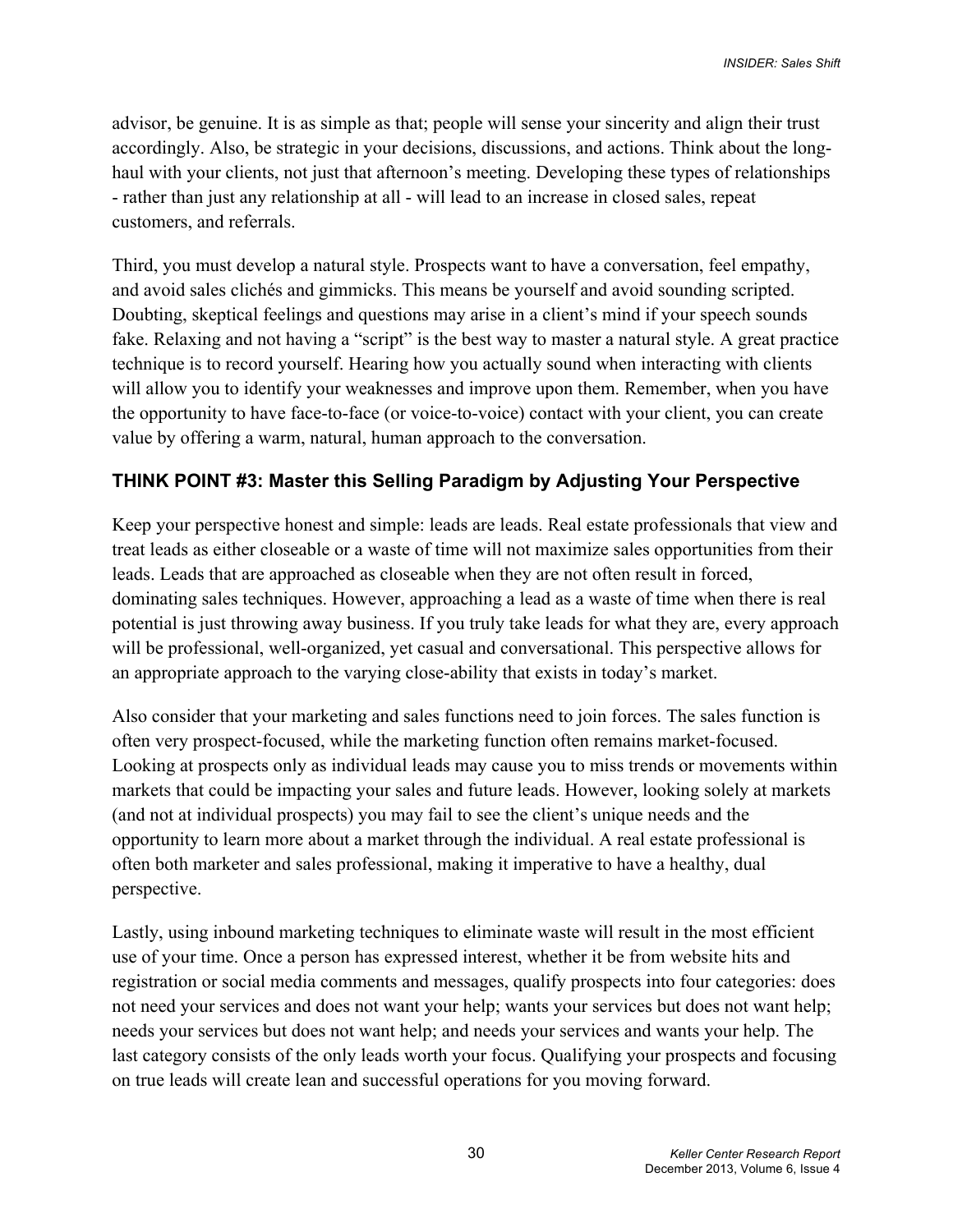The world of marketing and sales has changed forever. However, by identifying the shift, adapting skills and techniques, and developing a new perspective, real estate professionals can not only maintain their business, but prosper. Outdated sales approaches should be left in the past, leaving room for inbound marketing sales professionals to make their mark on the world.

#### **Recommended Reading**

Belzer, Frank (2012), *Sales Shift: How Inbound Marketing Has Turned Sales Upside Down Making it More Difficult and More Lucrative at the Same Time*, North Charleston, SC: CreateSpace Independent Publishing Platform.

#### **About the Author**

#### **Natasha Ashton, MBA Candidate Baylor University**

Natasha Ashton is a graduate student from Fort Worth, TX. She received her BA in Public Relations with a minor in Business Administration from the University of Texas at Arlington. She is currently pursuing a JD/MBA at Baylor Law School and the Hankamer School of Business. While in school, she interned with Mission Waco Legal Aid with a focus on research, case analysis, and client interfacing. With her cross-functional education and skillsets, she plans to transition into business transactional law.